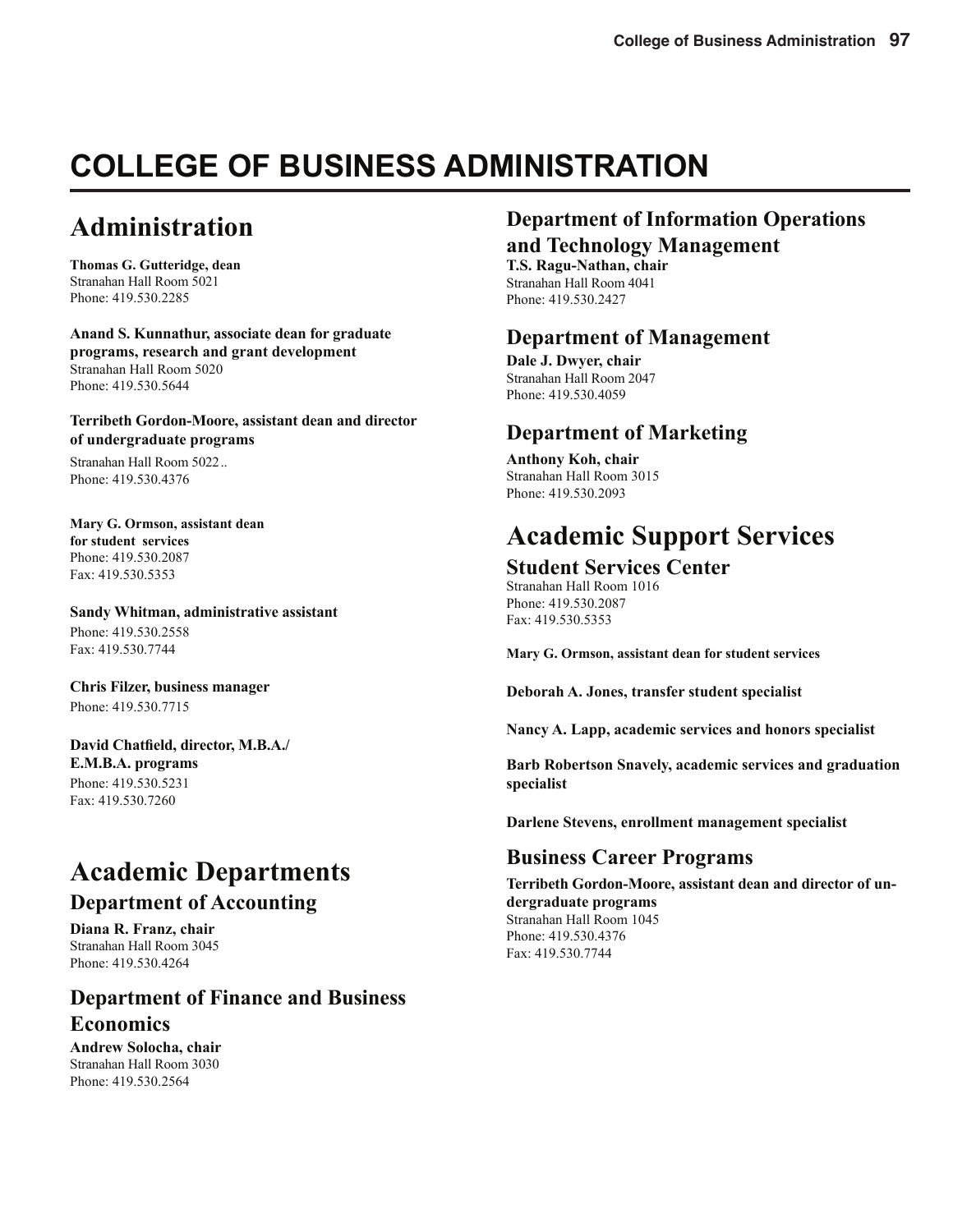# **COLLEGE OF BUSINESS ADMINISTRATION**

# **Accreditation**

The University of Toledo College of Business Administration is fully accredited at the graduate and undergraduate levels by The Association to Advance Collegiate Schools of Business (AACSB International).

# **Degrees Offered**

### **Bachelor of Business Administration**

The college offers a four-year undergraduate program leading to the degree of bachelor of business administration (B.B.A.). The B.B.A. degree consists of the University Core Curriculum, non-business electives, required basic courses in all of the functional areas of business, an area of specialization within business, and a minor or elective business courses. Areas of specialization include:

**Accounting Business analysis Electronic commerce Finance Financial services Human resource management Information systems International business Marketing Operations management/supply chain management Organizational leadership and management Professional sales Supply chain management**

# **Business Minors**

## **Internal to College**

The college offers the following minors for business students:

**Accounting Business analysis Business economics Business law Commercial real estate Decision sciences Electronic commerce Entrepreneurship, family and small business Finance Financial services Information systems Insurance and risk management International business Management**

**Marketing Operations management Professional sales Small business financial management Supply chain management**

# **External to College**

The College of Business Administration offers eight minors for students from other colleges at The University of Toledo as follows:

#### **General business minor plus specialized minors in**

Accounting Business analysis Electronic commerce/information technology Entrepreneurship, family and small business International business Professional sales Operations management/supply chain management

Each minor is designed to provide a background in business administration that will complement the student's major area of study.

# **Admission Policies**

### **General Requirements**

To be admitted to the bachelor of business administration program at The University of Toledo, students need a minimum 2.25 cumulative high school grade point average (GPA). Students with an ACT of 25 or higher will be admitted to the College of Business Administration regardless of high school GPA. Students who do not qualify for admission to the College of Business Administration will be admitted to the associate of arts pre-business degree program offered through University College, which is designed to complete the first two years of the bachelor of business administration degree**.**

# **College Specific Requirements**

## **Admission to Divisions**

The qualifications for admission to the undergraduate degree program and to the upper division, the prerequisites for courses, and all other requirements stated in this catalog apply equally to full-time, part-time and transfer students. For purposes of admissions, the College of Business Administration has three divisions:

- **1. The Lower Division** Students enter this division upon admission to the University and college and will complete the pre-professional business and University Core Classes.
- **2. The Upper Division** Undergraduate students can apply for admittance to the upper division when their earned hours plus their registered hours total 60. A student will be admitted to the upper division upon the completion of 60 hours, which must include the required and elective courses in the lower division; earning a minimum GPA of 2.25 in the following courses: BUAD 1010, 2040, 2050, 2060, 2070 and 2080; and earning an overall minimum GPA of 2.25 except accounting – see below. A student not meeting the standards but with a cumulative GPA of 2.0 will be reviewed by the college admission committee for admission to the upper division on an individual basis.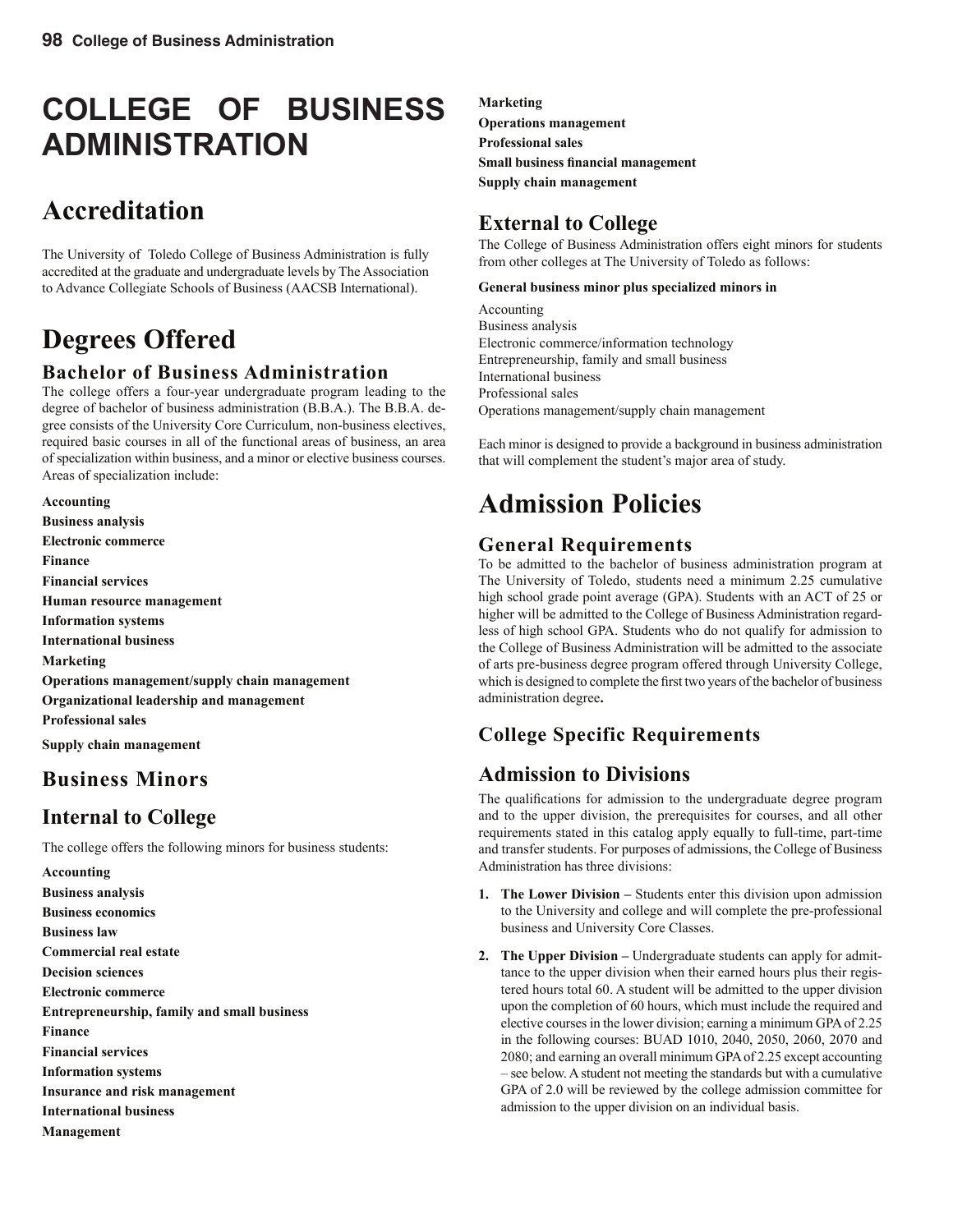- 3. Requirements to be admitted to the accounting area of specialization and to register for ACCT 3100 are as follows: a minimum GPA of 2.50 in the introductory-level college accounting courses, including a grade of C (2.0) or better in BUAD 2040 and 2050 or equivalent courses, and an overall higher education minimum GPA of 2.50 in all prior college level courses.
- **4. The Graduate Studies Division** This division consists of all students who have been admitted for graduate study in the college. *The procedure for admission and the entrance requirements are outlined in the Graduate School portion of this catalog.*

## **Transfer and Change of College Policy**

### **Admission Requirement**

All transfer students must have a minimum GPA of 2.25 to be accepted into the College of Business Administration. Transfer students' admission will be determined by the higher education (HEd) grade point average. The HEd GPA is based on all letter grades attained at all institutions of higher learning and uses the point average scale of A equaling four points. The admission of students wishing to change from another college within The University of Toledo to the College of Business Administration must have a minimum 2.25 GPA based on their current UT cumulative GPA.

#### **Degree Requirements**

Transfer courses will be evaluated by the College of Business Administration after the student has submitted official transcripts from all colleges/ universities attended and has been accepted by the college. The student must complete the evaluation process before the end of the first term of attendance at UT.

For purposes of determining the UT GPA, grades from another institution do not transfer. The GPA will be based on the course work taken while enrolled in The University of Toledo. For students transferring into the College of Business Administration from another college within The University of Toledo, all undergraduate hours attempted and earned, as well as the GPA, will transfer. To qualify for the bachelor of business administration degree, students must fulfill all College of Business Administration course and grade requirements. No required course in the College of Business Administration may be repeated at any other institution for the purpose of transferring credit to The University of Toledo toward any business administration program or degree. *For additional information on transfer policies, please see the General Section of this catalog.*

Transfer students should note The University of Toledo will include all course work taken at all institutions of higher education in the calculation to determine if a student will graduate with honors. All college course work taken is computed in determining eligibility for graduation with honors, although no student will be awarded a level of honors above that indicated by The University of Toledo cumulative GPA. The University of Toledo requires a minimum of 30 semester hours of standard letter-graded courses from UT in order to qualify for graduation with honors.

### **Evaluation of Courses**

The College of Business Administration Student Services Center (SSC) will complete the evaluations based on course equivalencies determined by the appropriate academic unit. In many cases, courses from other universities/colleges have been pre-approved for equivalency and will transfer with confirmation. Equivalent courses from AACSB-accredited schools automatically transfer. When automatic transfer does not exist, it is possible for a student to obtain course equivalency by petitioning to take a proficiency exam. Students should provide a course syllabus and/or any

additional documentation with the petition. Students should contact the SSC for additional information.

### **Course Applicability System (CAS)**

The Course Applicability System (CAS) is a statewide Web-based transfer information system supported by the Ohio Board of Regents. CAS shows course equivalencies between public and private two-year and four-year colleges and universities, along with college degree requirements. To access CAS, log onto *www.transfer.org*.

# **College of Business Administration Honors Program**

### **College Honors**

The college Honors Program is an opportunity for students of high ability and achievement to enrich their regular program of college work. Admission is based on grades, scores on achievement tests and an essay. The College of Business Administration's Honors Program is offered as part of the University Honors Program. Students take honors courses in the College of Arts and Sciences, as well as in the College of Business Administration. Enrollment in honors courses is limited. Up to 30 freshman students are admitted each fall to a program leading to receipt of the College of Business Administration honors citation upon graduation. *See the General Section of this catalog for additional information on admission to the Honors Program.*

#### **Departmental Honors**

Currently enrolled University of Toledo students and transfer students may apply during their last semester in the college's lower division for admission to the College of Business Administration departmental Honors Program if they have completed at least 45 semester hours of college work and have earned a minimum GPA of 3.3 (4.0 scale). Students are admitted to the departmental honors program on a space-available basis.

### **Program Requirements**

### **College of Business Administration College Honors Program**

To be eligible for the College of Business Administration Honors Program citation, a student must:

- 1. Fulfill all requirements for an approved degree program within the college with a minimum overall GPA of 3.3.
- 2. Complete a minimum of 37 hours of honors courses, which must include the following:

#### **Lower Division Courses:**

| <b>BUAD</b> |           | 1000 Orientation for Business Students                     |
|-------------|-----------|------------------------------------------------------------|
| <b>BUAD</b> | 1010      | Introduction to Business                                   |
| <b>BUAD</b> |           | 2040 Financial Accounting Information                      |
| <b>HON</b>  |           | 1010 Readings Conference I                                 |
| <b>HON</b>  |           | 1020 Readings Conference II                                |
| <b>HON</b>  |           | 2020 Multicultural Literatures: The North American Experi- |
|             |           | ence                                                       |
|             | <b>or</b> |                                                            |
| <b>HON</b>  | 2030      | Multicultural Literatures: The Non-European World          |
|             |           |                                                            |
|             |           |                                                            |

#### **Upper Division Courses:**

- BUAD 3010 Principles of Marketing
- BUAD 3020 Principles of Manufacturing and Service Systems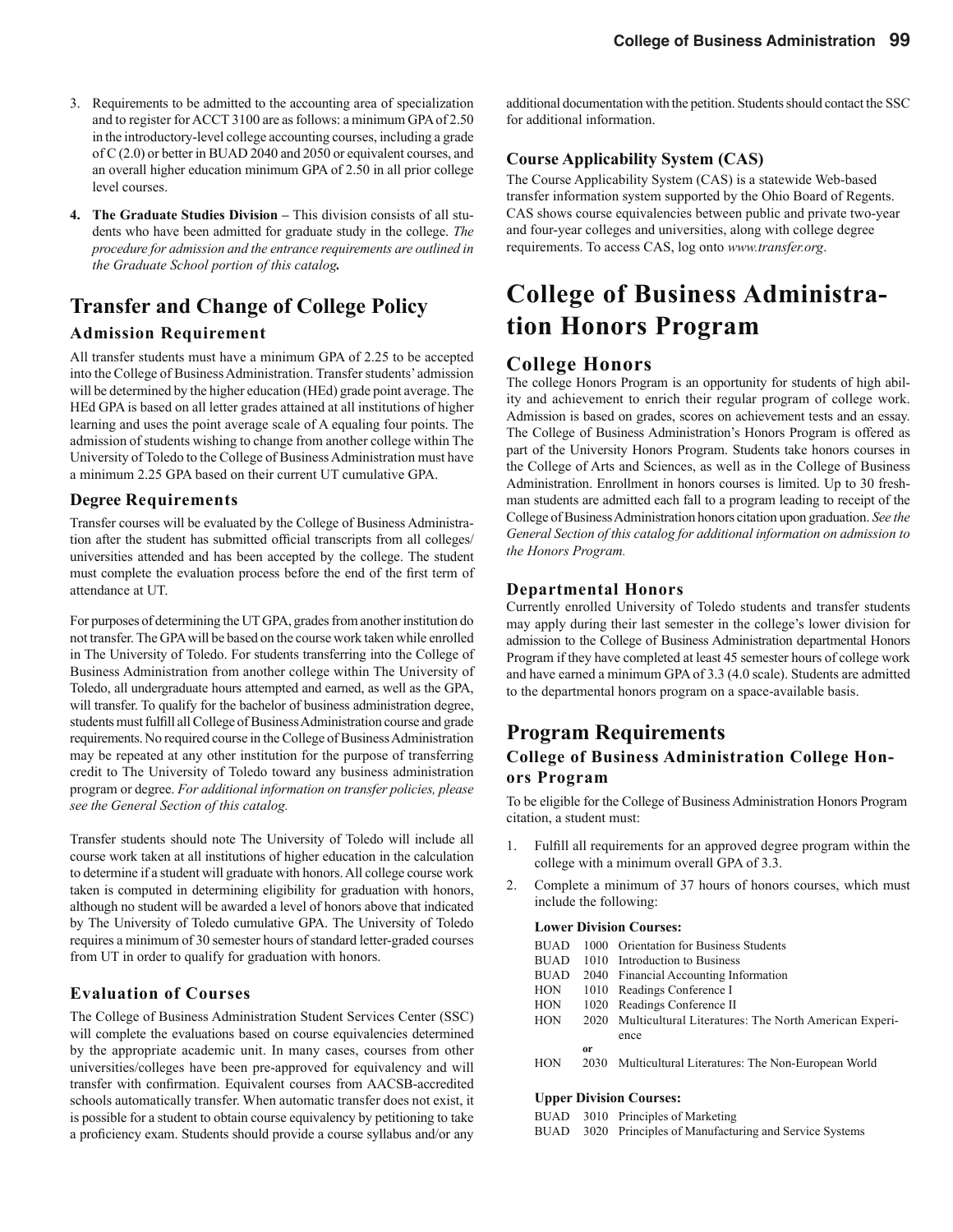- BUAD 3030 Managerial and Behavioral Processes in Organizations
- BUAD 3040 Principles of Financial Management
- BUAD 4020 Senior Business Policy Forum Honors Thesis

A minimum of six hours earned by successful completion of two upper-division interdisciplinary seminars offered through the University Honors Program.

3. Complete an additional three-hour honors course in the student's major(s).

# **College of Business Administration Departmental Honors Program**

To be eligible for the College of Business Administration departmental Honors Program citation, a student must:

- 1. Fulfill all requirements for an approved degree program within the college with a minimum overall GPA of 3.3.
- 2. Complete a minimum of 15 hours of honors courses that must include the following:

#### **Upper Division Courses:**

| <b>BUAD</b> |      | 3010 Principles of Marketing                          |
|-------------|------|-------------------------------------------------------|
| <b>BUAD</b> | 3020 | Principles of Manufacturing and Service Systems       |
| <b>BUAD</b> |      | 3030 Managerial and Behavioral Processes in Organiza- |
| tions       |      |                                                       |
| <b>BUAD</b> |      | 3040 Principles of Financial Management               |
| <b>BUAD</b> |      | 4020 Senior Business Policy Forum-Honors Thesis       |

3. Complete an additional three-hour honors course in the student's major(s).

### **Retention Standards**

To remain in good standing in the College of Business Administration Honors Program, a student must earn a minimum overall GPA of 3.0 by the end of the first year (typically at least 30 hours), 3.1 by the end of the second year (typically at least 60 hours), and 3.2 by the end of the third year (typically at least 90 hours), and make satisfactory progress toward fulfillment of the requirements for a degree "with honors" in the college.

# **Academic Policies**

### **General Requirements**

*(Refer to the General Section of this catalog for general academic policies that apply to all students.)*

## **Academic Advising**

Students receive advising concerning their academic program from the college professional advisers located in the Student Services Center in Stranahan Hall Room 1016. Appointments and walk-in hours are available throughout the year. Degree audits also are available in the Student Services Center and online through Student Self-Service through the myUT portal.

## **Student Responsibilities**

Students are responsible for selecting the correct courses for their programs of study each semester and for fulfilling their degree requirements. Although advisers will assist wherever possible, *the final responsibility for fulfilling all degree requirements rests with the student.*

# **Declaring or Changing a Major and/or Minor**

Forms for declaring or changing a college major and/or minor are available in the Student Services Center or online at *www.business.utoledo.edu*.

### **GPA Recalculation for Repeated Courses**

If a student repeats a UT course and receives a grade of  $C(2.0)$  or higher, a request to delete the original grade, as long as the original course grade was a C- or lower, can be made. The request form is available in the Student Services Center. If the original grade was earned because of cheating or academic dishonesty, it will not be deleted. A maximum of 12 credit hours can be deleted.

## **Academic Probation**

When a student's cumulative GPA falls below 2.0, the student is automatically placed on probation.

## **Academic Suspension**

Academic suspension means a student is dropped from The University of Toledo for a minimum period of one semester. A student is subject to academic suspension if he/she falls below the minimum requirements or fails to make sufficient progress toward attainment of the degree. No course work taken at any other educational institution during the student's suspension shall be accepted as transfer credit. However, students may remove incompletes while under suspension. *See the General Section of this catalog for additional details on University probation and suspension policies.*

# **Readmission**

Suspended students cannot enroll at UT for at least one semester. A suspended student must submit an appeal in writing for readmission to the assistant dean for student services.

### **Code of Student Academic Conduct and Student Academic Grievance Procedure**

Issues related to charges of student academic misconduct or disputes as to final course grades, and the procedures for resolving such issues are set forth by the specific language of the Code of Student Academic Conduct and the procedures for resolution of such issues in the Student Academic Grievance Procedure. Procedural guidelines may be located on the college's Web site at www.business.utoledo.edu.

# **Degree Audit Requirement (DARS)**

The Degree Audit Reporting System is an automated record that contains all of a student's graduation requirements and tracks that student's progress toward meeting those requirements. Degree audits are available to students upon request from the Student Services Center and online through the myUT portal Student Self-Service. Students are encouraged to keep current degree audits for their personal use and to discuss their degree audits with their academic advisers.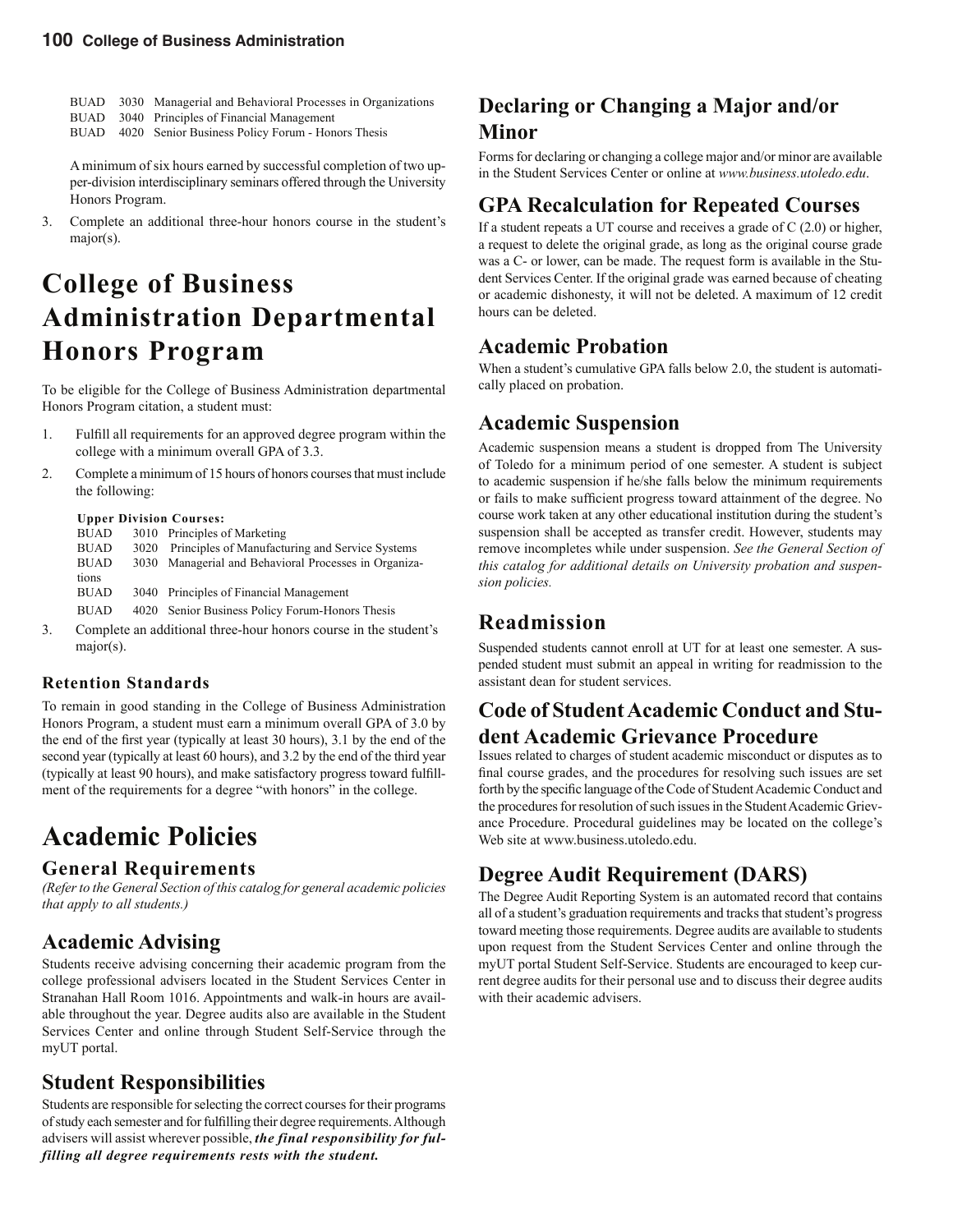# **Degree Requirements for the Bachelor of Business Administration (B.B.A.)**

# **Grade and Hour Requirements**

In order to earn a B.B.A. degree, students must complete a minimum of 126 hours of course work, with a minimum cumulative 2.0 GPA on a 4.0 scale. All University core, lower division and upper division requirements must be satisfied. Students must earn a minimum of a  $C(2.0)$  grade in each course in the area of specialization, in COMM 3880, and in each course in a business minor. The departmental chair has the prerogative of substituting an additional course in the area of specialization or minor, rather than requiring the student to repeat the course in which a grade below C was received. The student must earn a C or higher in the substituted course for it to satisfy the requirements of the specialization or minor.

# **Lower Division Curricular Requirements**

Students earning bachelor degrees in all colleges and programs as well as those pursuing associate of arts and associate of science degrees are required to complete between 27 and 30 credit hours of courses that comprise the University Core Curriculum. The courses are distributed in the areas of English composition, humanities/fine arts, social sciences, natural sciences, mathematics and multicultural studies.

Courses that each student is required to take in the College of Business Administration, regardless of area of specialization, are identified below. In addition, students must demonstrate basic business computer proficiency by passing a proficiency test, Microsoft certification or completion of a college-level introduction to computing course.

| <b>BUAD 1000</b> |                                            |
|------------------|--------------------------------------------|
| <b>BUAD 1010</b> |                                            |
| *BUAD 1020       |                                            |
| <b>BUAD 2000</b> |                                            |
| <b>BUAD 2040</b> | Financial Accounting Information 3         |
| <b>BUAD 2050</b> | Accounting for Business Decision Making  3 |
| <b>BUAD 2060</b> |                                            |
| <b>BUAD 2070</b> | Application of Statistics in Business      |
|                  |                                            |
| <b>BUAD 2080</b> |                                            |

\*Required if basic business computer proficiency is not demonstrated by placement test.

## **Upper Division Curricular Requirements**

All students must make formal application for admission to the upper division one semester before the semester in which they earn 60 hours.

The core junior and senior years of the curriculum consist of the following upper division business requirements, an area of specialization, and a minor or business elective courses and COMM 3880.

| <b>BUAD 3000</b>                     |                                         |  |
|--------------------------------------|-----------------------------------------|--|
| <b>BUAD 3010</b><br><b>BUAD 3020</b> | Principles of Manufacturing and Service |  |
|                                      |                                         |  |
| <b>BUAD 3030</b>                     | Managerial and Behavioral Processes in  |  |

| BUAD 3040        | Principles of Financial Management 3       |  |
|------------------|--------------------------------------------|--|
| <b>BUAD 3050</b> | Information Technology Management3         |  |
| <b>BUAD 4020</b> |                                            |  |
| <b>BUAD 3470</b> | Legal and Ethical Environment of Business3 |  |
| COMM 3880        | Professional Business Communication3       |  |

Requirements for areas of specialization and minors are identified by functional area in the following pages. Students in the College of Business Administration wishing to pursue a second area of specialization can count up to two relevant courses (6 hours) taken in their first specialization toward a second specialization. Relevance of the courses is at the discretion of the two departments. Such a program may require taking more than the minimum of 126 hours for the B.B.A. degree.

# **Residence Requirement**

To earn a degree from the College of Business Administration, a student must complete at least 50 percent of business credits from the college. The senior year (final 30 semester hours) in the baccalaureate program must be taken in residence at UT by all business students.

# **Class Ranks**

In the College of Business Administration, class rank is determined as follows:

#### **Rank Hours Earned**

| $0-29.99$ |
|-----------|
| 30-59.99  |
| 60-89.99  |
| $90+$     |
|           |

# **Programs of Study**

## **Areas of Specialization Accounting**

#### *Professor Diana Franz, adviser*

The department of accounting offers courses in the areas of financial accounting, management accounting, auditing, accounting systems and taxation. Completion of an accounting area of specialization leads to professional careers in public accounting, business and government and begins the preparation for the Certified Public Accountant (CPA), Certified Management Accountant (CMA) and Certified Internal Auditor (CIA) examinations.

The specialization in accounting is designed to enable students to advance more rapidly to positions of responsibility and leadership in their chosen fields. In the state of Ohio, all candidates taking the CPA exam must have completed 150 credit hours. Accounting career fields other than public accounting have not adopted the 150-hour requirement. The department of accounting offers a graduate degree that can be pursued in addition to a bachelor's degree.

### **Program Requirements**

No junior-level accounting courses may be attempted until a student is admitted to the upper division by the College of Business Administration.

#### **Required Course: 18 hours**

| ACCT 3100        |                                                |
|------------------|------------------------------------------------|
| <b>ACCT</b> 3110 |                                                |
| ACCT 3210        |                                                |
| ACCT 3310        | Accounting Information Systems and Controls. 3 |
| ACCT 4120        |                                                |
| <b>ACCT</b> 4310 |                                                |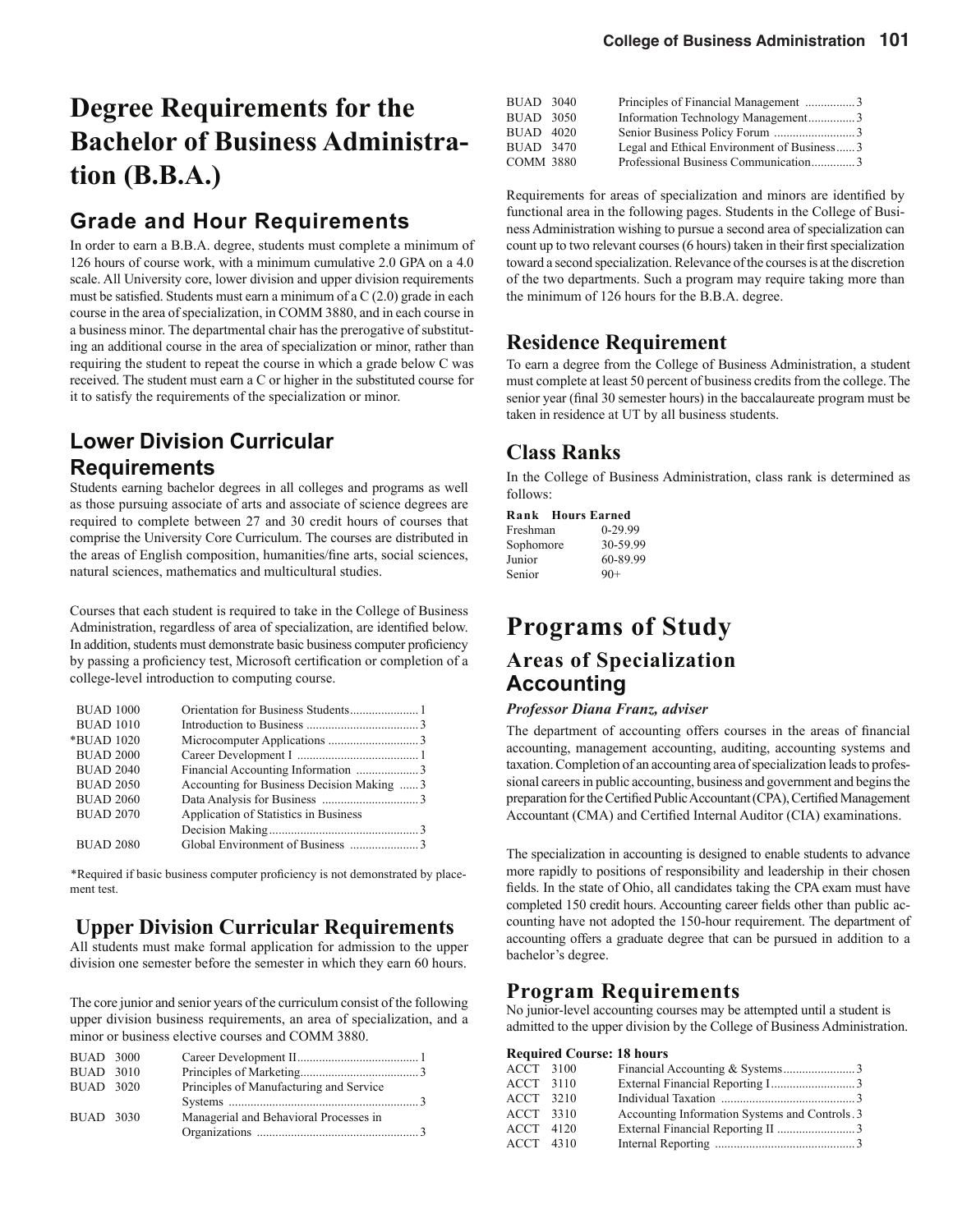#### **Electives: Choose one of the following**

|           | $ACCT$ 4130 | External Financial Reporting III 3        |  |
|-----------|-------------|-------------------------------------------|--|
| ACCT 4410 |             | Government and Not-For-Profit Accounting3 |  |
| ACCT 4420 |             |                                           |  |

Students wishing to register for ACCT 3100 must meet the following prerequisites: a GPA of 2.50 or better in all introductory level college accounting courses, including a grade of C (2.0) or higher in BUAD 2040 and 2050 or equivalent courses, and an overall higher education GPA of 2.50 or higher in all prior college-level courses.

# **Business Analysis**

#### *Andrew Solocha, adviser*

### **Program Requirements**

#### **Required Courses: 12 hours**

| <b>BANS</b> 3060 |  |  |
|------------------|--|--|
| <b>BANS</b> 3070 |  |  |
| <b>INFS</b> 3250 |  |  |
| <b>OPMT</b> 4450 |  |  |

#### **Electives: Select any two from the following – 6 hours**

| <b>EBUS</b> | 3090 | <b>FINA</b> | 4090 | <b>OPMT</b> | 4750 |
|-------------|------|-------------|------|-------------|------|
| <b>FINA</b> | 3480 | <b>OPMT</b> | 3310 | MKTG        | 3880 |
| <b>FINA</b> | 3890 | <b>OPMT</b> | 3750 | <b>PSLS</b> | 3080 |

# **Electronic Commerce**

#### *Thuong Le, adviser*

The electronic commerce (e-commerce) specialization provides students with the managerial and technical skills for successful careers in the Internet economy. E-commerce competencies are essential for business professionals in fields such as marketing, financial services, international business, purchasing, information systems, operations management and professional sales.

### **Program Requirements**

#### **Required Courses: 12 hours**

| EBUS 3090   |      | E-Commerce and the Networked Economy  3 |
|-------------|------|-----------------------------------------|
| <b>EBUS</b> | 3180 | Web Design for Business Communication 3 |
| <b>EBUS</b> | 4040 | E-Commerce Intelligence Management 3    |
| EBUS 4150   |      | E-Commerce Business Models & Project    |
|             |      |                                         |

#### **Electives – Choose one of the following career tracks:**

#### **Information Technology for Electronic Commerce**

| <b>INFS</b> | 3150 | Principles of Structured Computer    |
|-------------|------|--------------------------------------|
| <b>INFS</b> | 3770 | <b>Application Development Using</b> |

#### **Electronic Commerce Business Applications**

| <b>MKTG 3280</b> |        |                                   |
|------------------|--------|-----------------------------------|
|                  |        | (required in this career track)   |
|                  |        | and                               |
| <b>FINA</b>      | - 4090 |                                   |
|                  | or     |                                   |
| MKTG 3260        |        | Global Framework for E-commerce 3 |
|                  |        |                                   |

## **Finance**

#### *Andrew Solocha, adviser*

For this area of specialization, students must earn a grade of C (2.0) or higher in BUAD 3040 and complete a total of 21 hours, consisting of four required courses (12 hours) beyond BUAD 3040, and three finance electives (9 hours).

# **Program Requirements**

#### **Required Courses: 12 hours**

| FINA 3480<br>FINA 4080 |           |  |
|------------------------|-----------|--|
| FINA 4090              |           |  |
|                        | FINA 4670 |  |

#### **Electives: 9 hours**

Any three finance electives with the **exception** of FINA 2000, 3060, 4610 and 4880.

# **Financial Services**

#### *Linda Bowyer, adviser*

### **Program Requirements**

#### **Required Courses: 15 hours**

| FINA  | 3600 | Risk Management or                     |  |
|-------|------|----------------------------------------|--|
|       | 3610 | Life and Health Insurance or           |  |
|       | 4890 |                                        |  |
| FINA  | 3660 | Real Estate Principles, Practices      |  |
|       |      | and Finance                            |  |
|       |      | or                                     |  |
| FINA  | 3670 | Real Estate Valuation or               |  |
| FINA  | 3680 | Real Estate Law, Insurance and Taxes 3 |  |
| FINA  | 3480 |                                        |  |
| FINA  | 4090 |                                        |  |
| PSLS. | 3440 | <b>Sales</b>                           |  |
|       |      |                                        |  |

#### **Electives: Select two courses not used as required courses from the following – 6 hours**

| FINA 3600 |           | FINA 3660 | FINA 3680 | <b>FINA</b> | 4870 |
|-----------|-----------|-----------|-----------|-------------|------|
|           | FINA 4940 | FINA 3610 | FINA 3670 | FINA 4100   |      |
| FINA 4890 |           |           |           |             |      |

# **Human Resource Management**

*Dale J. Dwyer, adviser*

Human resource management is designed to prepare candidates to assume positions as human resource practitioners in domestic and international business organizations, hospitals, nonprofit organizations, and local, state and federal government agencies.

## **Program Requirements**

#### **Required Courses: 21 hours**

| <b>BLAW 3550</b> |                                    |  |
|------------------|------------------------------------|--|
| <b>HURM 3220</b> |                                    |  |
| <b>HURM 3630</b> | Conflict Management: Mediation and |  |
|                  |                                    |  |
| <b>HURM 4640</b> |                                    |  |
| <b>HURM 4650</b> |                                    |  |
| <b>HURM 4660</b> |                                    |  |
| <b>HURM 4710</b> |                                    |  |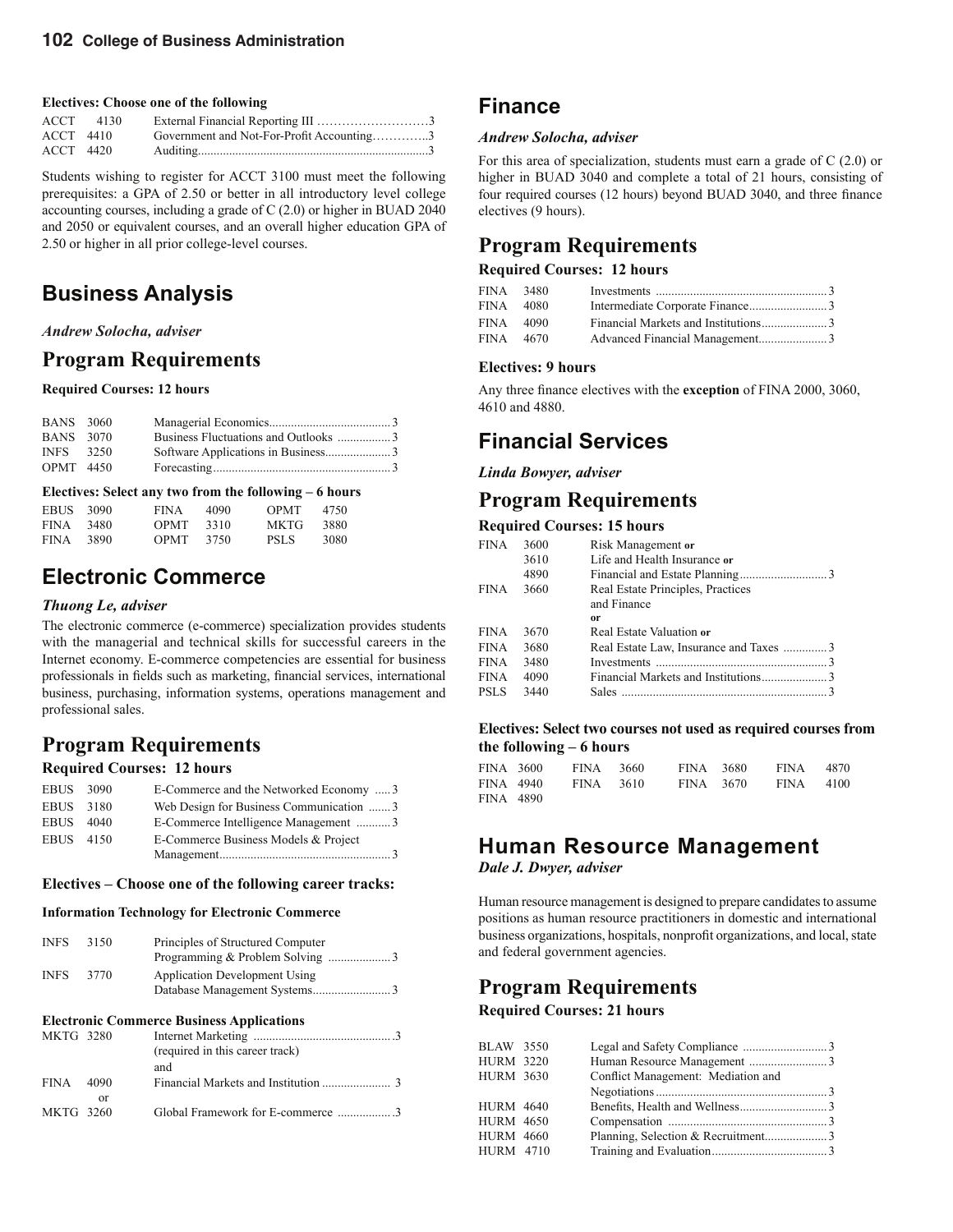# **Information Systems**

#### *T.S. Ragu-Nathan, adviser*

Information systems provides the student with the managerial and technical skills required to enter the challenging and dynamic field of computers and information systems. The student acquires knowledge involving a variety of topics, including widely used business programming languages, the design and implementation of management information systems, networking and communications, the managerial aspects of system development and the latest technological developments in database management, computer software and information technology.

### **Program Requirements**

#### **Required Courses: 9 hours**

| <b>INFS</b> | 3380 |  |
|-------------|------|--|
| <b>INFS</b> | 3770 |  |
| <b>INFS</b> | 4510 |  |

|             |      |                  | Electives: choose four from the following $-12$ hours |                  |
|-------------|------|------------------|-------------------------------------------------------|------------------|
| <b>INFS</b> | 3150 | <b>INFS 3160</b> | <b>INFS 3240</b>                                      | <b>INFS 3370</b> |
| <b>INFS</b> | 3980 | <b>INFS 4300</b> | <b>INFS 4320</b>                                      | <b>INFS 4620</b> |
| <b>INFS</b> | 4810 |                  |                                                       |                  |

# **International Business**

#### *Don Beeman and Anthony Koh, advisers*

The international business area of specialization plays a key role in preparing future business managers for today's dynamic global marketplace. The program provides training for careers in small, mid-sized and large companies and government and international agencies with a global orientation, particularly multinational corporations, export-import firms, banks, transportation and logistics firms, and government and international agencies involved in international trade, finance and economic development.

# **Program Requirements**

#### **Required Courses: 12 hours**

| <b>FINA</b> | 3500 |  |
|-------------|------|--|
| <b>IBUS</b> | 3600 |  |
| <b>IBUS</b> | 4360 |  |
| MKTG        | 3140 |  |
|             |      |  |

#### **Electives: Select any two – 6 hours**

| <b>BLAW</b> | 3670 |                                        |  |
|-------------|------|----------------------------------------|--|
| <b>IBUS</b> | 4490 |                                        |  |
| <b>IBUS</b> | 3150 | Understanding Cultural Differences for |  |
|             |      |                                        |  |
| <b>IBUS</b> | 4180 |                                        |  |
| <b>MKTG</b> | 3260 |                                        |  |
| <b>MKTG</b> | 4220 |                                        |  |
|             |      |                                        |  |

Other courses subject to approval, including study abroad courses and internships in international business.

#### **Foreign Language Requirements for International Business Area of Specialization**

Students with an area of specialization in international business must demonstrate foreign language proficiency by satisfying one of the following requirements:

a) Completing four years of one foreign language in high school with a grade of B or higher in each course; or

- b) Completing a university-level fourth semester (2150 or Intermediate II) foreign language course; or
- c) Have a proficiency in a native language other than English.

### **Marketing Anthony Koh, adviser**

The marketing specialization provides the student with the skills to make decisions about product design and quality, pricing, channels of distribution, advertising and personal selling in ways that enhance consumer satisfaction and further the goals of the organization. The student learns to approach problems with a clear understanding of the relationship between marketing and other business functions.

## **Program Requirements**

#### **Required Courses: 9 hours**

| MKTG 3850 | Buyer Behavior and Relationship Marketing  3 |  |
|-----------|----------------------------------------------|--|
| MKTG 3880 | Marketing Research & Data-Based              |  |
|           |                                              |  |
| MKTG 4130 | Marketing Analysis & Decision Making 3       |  |

#### **Electives: Select 6 hours from module I and 6 hours from either module 1 or module II to equal 12 hours**

| Module I:        |      |                                            |  |
|------------------|------|--------------------------------------------|--|
| <b>MKTG 3140</b> |      |                                            |  |
| <b>MKTG 3280</b> |      |                                            |  |
| MKTG 3690        |      | Principles of Marketing Communication3     |  |
| MKTG 4540        |      |                                            |  |
| MKTG 4940        |      |                                            |  |
| PSLS-            | 3440 |                                            |  |
| Module II:       |      |                                            |  |
| MKTG 3130        |      |                                            |  |
| <b>MKTG 3260</b> |      | Global Framework for E-Commerce 3          |  |
| <b>MKTG 3870</b> |      |                                            |  |
| MKTG 3910        |      |                                            |  |
| <b>MKTG 4120</b> |      |                                            |  |
| <b>MKTG 4220</b> |      | International Sourcing, Logistics $\&$     |  |
|                  |      |                                            |  |
| <b>MKTG 4520</b> |      |                                            |  |
| MKTG 4570        |      |                                            |  |
| MKTG 4980        |      |                                            |  |
| MKTG 4990        |      |                                            |  |
| PSLS             | 3080 | Purchasing & Business Relationship Mgmt  3 |  |
| PSLS             | 4710 |                                            |  |
|                  |      |                                            |  |

### **Operations Management** *Paul Hong, adviser*

Operations management is designed for students who are interested in the revitalization and enhancing the competitiveness of America's industrial base or who want to pursue careers in the rapidly expanding service sector. In operations management, students acquire the knowledge and skills to manage people and resources. Students are given a broad overview of operations from product design, process selection, TQM, production planning and scheduling. A student cannot have areas of specializations in operations management and supply chain management.

## **Program Requirements**

#### **Required Courses: 18 hours**

|  | OPMT | 3340 |  |
|--|------|------|--|
|--|------|------|--|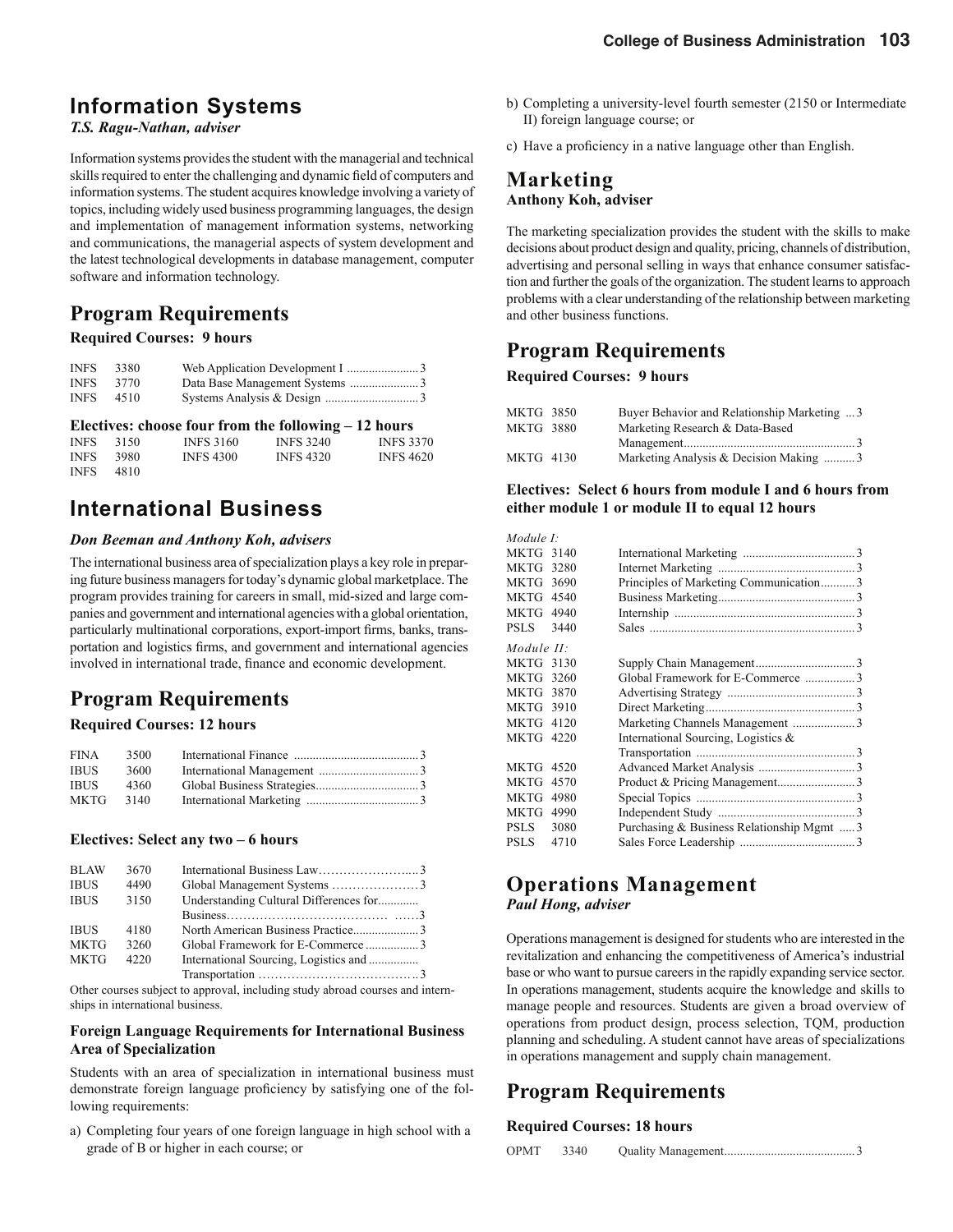| <b>OPMT</b> | 3610 |                                              |
|-------------|------|----------------------------------------------|
| <b>OPMT</b> | 3660 | Materials Management and Purchasing3         |
| <b>MKTG</b> | 4220 | Int Sourcing, Logistics, and Transportation3 |
| <b>OPMT</b> | 4420 | Service Operations Management3               |
| <b>OPMT</b> | 4760 | Simulation Modeling and Analysis of          |
|             |      | Manufacturing/Service Systems3               |

# **Organizational Leadership and Management**

#### *Dale J. Dwyer, adviser*

The area of specialization in organizational leadership and management prepares students to enter a variety of organizations, both for profit and not-for-profit. Graduates of this program receive assessment and training in a number of areas that are crucial to a manager's success – planning, ethical decision-making, interpersonal skills, team-building, performance development and evaluation, conflict management, motivation and leading change.

### **Program Requirements**

#### **Complete the following courses: 21 hours**

| <b>HURM</b> | 3220 |                                          |  |
|-------------|------|------------------------------------------|--|
| <b>HURM</b> | 3630 | Conflict Management: Mediation and       |  |
|             |      |                                          |  |
| <b>MGMT</b> | 3770 | Ethics in Leadership and Management3     |  |
| <b>MGMT</b> | 4210 | Leading and Managing Organizational      |  |
|             |      |                                          |  |
| <b>MGMT</b> | 4250 | Performance Management for Individuals   |  |
|             |      |                                          |  |
| <b>MGMT</b> | 4330 | Organizational Leadership and Management |  |
|             |      |                                          |  |
| <b>MGMT</b> | 4780 | Leadership & Managerial Competencies3    |  |
|             |      |                                          |  |

### **Professional Sales**

### *Richard Buehrer, adviser*

The professional sales area of specialization prepares students for distinguished careers in business-to-business selling. Listed below are specific courses in the University Core and specific electives needed to fulfill the requirements for a specialization in professional sales. Please see the adviser for details.

### **Program Requirements**

**Required professional sales and business courses: 22 hours**

| <b>MKTG</b> | 4540 |                                    |  |
|-------------|------|------------------------------------|--|
| <b>PSLS</b> | 3000 |                                    |  |
| <b>PSLS</b> | 3080 | Purchasing & Business Relationship |  |
|             |      |                                    |  |
| <b>PSLS</b> | 3440 |                                    |  |
| <b>PSLS</b> | 3450 |                                    |  |
| <b>PSLS</b> | 4710 |                                    |  |
| <b>PSLS</b> | 4740 |                                    |  |
| <b>PSLS</b> | 4940 |                                    |  |
|             |      |                                    |  |

#### **Required Arts and Sciences courses, including required University Core courses:**

| <b>PSY</b> | 1010 | Intro. to Psychology (University Core<br>requirement – Social Science) |
|------------|------|------------------------------------------------------------------------|
|            | or   |                                                                        |
| SOC.       | 1010 | Intro. to Sociology (University Core                                   |
|            |      |                                                                        |

| COMM | 3840 | Interpersonal Comm. (University Core            |  |
|------|------|-------------------------------------------------|--|
|      |      |                                                 |  |
| PHIL | 1020 | Critical Thinking (University Core              |  |
|      |      | requirement – Humanities/Fine Arts)             |  |
|      | 0r   |                                                 |  |
| PHIL | 1010 |                                                 |  |
|      |      | University Core requirement – Natural Sciences: |  |
|      |      |                                                 |  |

#### **Choose two Communication courses (6 hours) from the following**:

| COMM 1010 |      | Communication Principles and Practices3 |  |
|-----------|------|-----------------------------------------|--|
| COMM      | 2600 |                                         |  |
| COMM 3810 |      |                                         |  |
| COMM 3820 |      |                                         |  |
| COMM 4810 |      |                                         |  |

### **Supply Chain Management** *Paul Hong, adviser*

Supply chain management is designed for students who are interested in the revitalization and enhancing the competitiveness of America's industrial base or who want to pursue careers in the rapidly expanding service sector. In supply chain management, the emphasis will lie in sourcing, industrial marketing, logistics, transportation, quality, information systems, emerging practices in supply chain management and e-commerce. A student cannot have areas of specializations in operations management and supply chain management.

### **Program Requirements**

#### **Required Courses: 18 hours**

| OPMT 3340        |                                              |  |
|------------------|----------------------------------------------|--|
| <b>OPMT</b> 3610 |                                              |  |
| <b>OPMT</b> 3660 | Materials Management and Purchasing3         |  |
| <b>MKTG 4220</b> | Int Sourcing, Logistics, and Transportation3 |  |
| MKTG 3130        |                                              |  |
| EBUS 3090        | E-Commerce and the Networked Economy 3       |  |

### **Minors**

## **Minor or Business Electives for Business Students**

In order to increase the knowledge base of students, the college offers business students the choice of a minor or business electives as part of the curriculum. The course requirements for a minor are specified by the departments. The college offers the following minors for business students: accounting, business analysis, business economics, business law, commercial real estate, decision sciences, electronic commerce, entrepreneurship, family and small business, finance, financial services, information systems, insurance and risk management, international business, management, marketing, operations management, professional sales, small business financial management and supply chain management.

The following minors are only available for College of Business Administration students. Students cannot duplicate credit in their minor, area of specialization and upper division core. The minor consists of three courses (9 hours), unless otherwise noted.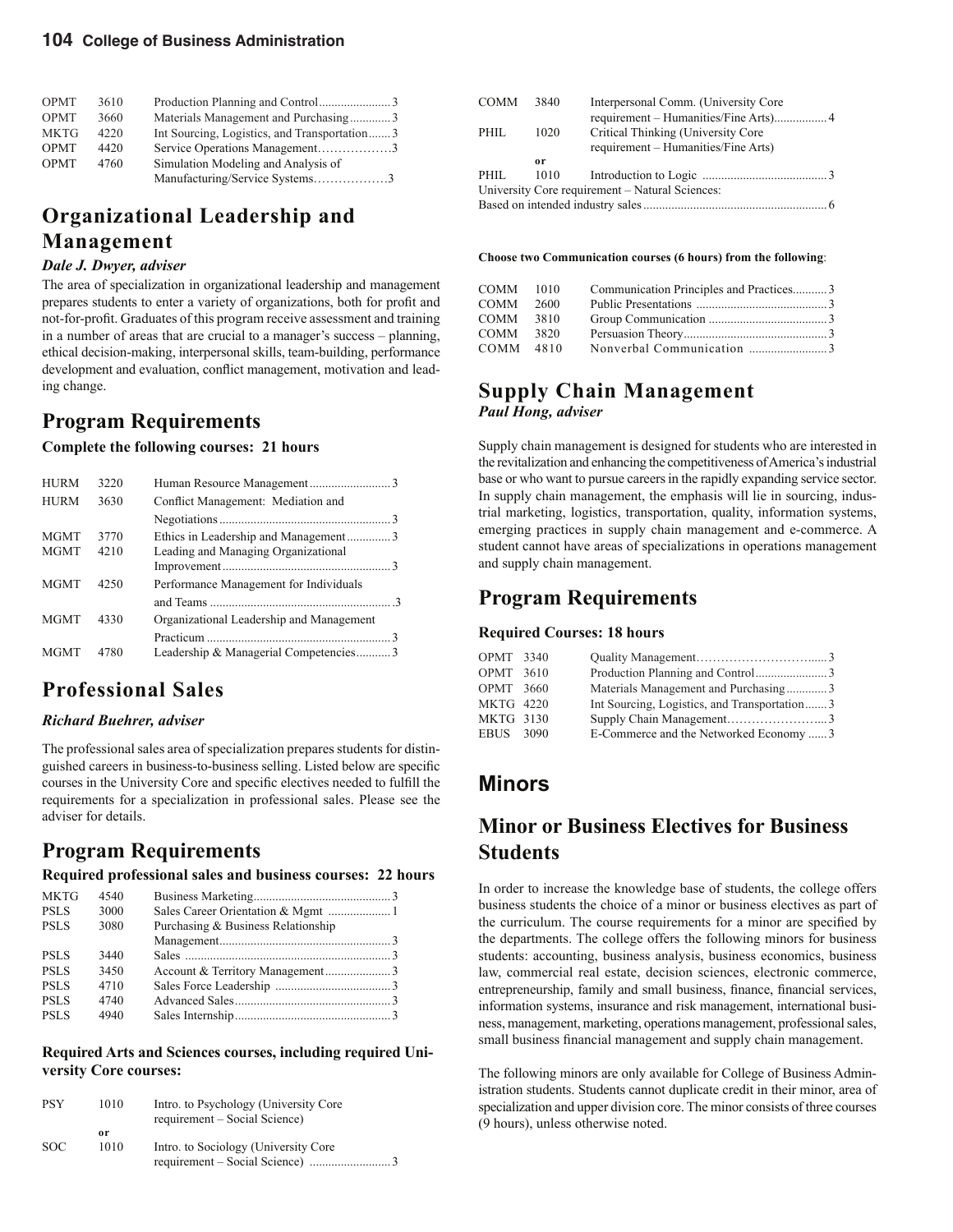| <b>ACCT</b> 3000 |                     |
|------------------|---------------------|
| ACCT 3010        | Cost Accounting for |
|                  |                     |
| ACCT 3030        |                     |

Students may make substitutions for the above courses with the permission of the chair of the department of accounting.

#### **Business Analysis**

| <b>BANS</b> 3060 |    | Managerial Economics |
|------------------|----|----------------------|
|                  | or |                      |
| <b>BANS</b> 3070 |    |                      |
| INFS 3250        |    |                      |
| <b>OPMT</b> 4450 |    |                      |

#### **Business Economics**

| <b>BANS</b> 3060 |      |                                             |
|------------------|------|---------------------------------------------|
| <b>BANS</b> 3070 |      | Business Fluctuations & Economic Outlook  3 |
| <b>OPMT</b> 4450 |      | Forecasting                                 |
|                  | or   |                                             |
| <b>FINA</b>      | 3500 |                                             |

#### **Business Law**

#### **Complete three of the following:**

| <b>BLAW</b> 3550 | Legal & Safety Compliance Issues      |  |
|------------------|---------------------------------------|--|
|                  |                                       |  |
| <b>BLAW</b> 3570 | The Laws of Structuring and Operating |  |
|                  |                                       |  |
| <b>BLAW</b> 3670 |                                       |  |
| <b>BLAW</b> 4570 | Legal and Ethical Aspects of Managing |  |
|                  |                                       |  |
| <b>BLAW 4580</b> | Detection and Prevention of Deceptive |  |
|                  |                                       |  |
|                  |                                       |  |

### **Commercial Real Estate**

| FINA 3660 | Real Estate Principles, Practices                                                                              |  |
|-----------|----------------------------------------------------------------------------------------------------------------|--|
|           | and Finance 200 and Finance 200 and Finance 200 and Finance 200 and 200 and 200 and 200 and 200 and 200 and 20 |  |
| FINA 3670 |                                                                                                                |  |
| FINA 3680 |                                                                                                                |  |

### **Decision Sciences: 9 credit hours**

|                  | Complete any three of the following courses: |        |      |
|------------------|----------------------------------------------|--------|------|
| <b>OPMT</b> 3310 | OPMT3760 OPMT                                |        | 3750 |
| $OPMT$ 4450      | <b>OPMT4760</b>                              | - OPMT | 4750 |
| <b>MKTG 3880</b> |                                              |        |      |

#### **Electronic Commerce**

#### **Required Courses:**

| EBUS 3090 | E-Commerce & the Networked Economy 3    |
|-----------|-----------------------------------------|
| EBUS 3180 | Web Design for Business Communications3 |

#### **Elective: Choose one of the following**

| EBUS        | 4040 |                                   |  |
|-------------|------|-----------------------------------|--|
| <b>INFS</b> | 3150 | Principles of Structural Computer |  |
|             |      |                                   |  |
| MKTG 3280   |      |                                   |  |

#### **Entrepreneurship, Family, & Small Business Required Courses: 9 hours**

| EFSB 3590 |      | Entrepreneurship and Small Business      |  |
|-----------|------|------------------------------------------|--|
|           |      |                                          |  |
| EFSB      | 4010 | Growing Family and Entrepreneurial       |  |
|           |      |                                          |  |
| EFSB      | 3480 | <b>Entrepreneurial Finance</b>           |  |
|           | OR.  |                                          |  |
| FINA      | 4840 | <b>Small Business Financial Policies</b> |  |
|           |      |                                          |  |

### **Finance**

#### **Required Courses: 9 hours**

| FINA 3480 |  |
|-----------|--|
| FINA 4080 |  |
| FINA 4090 |  |

#### **Financial Services**

#### **Complete three of the following: 9 hours**

| FINA 3480 | FINA 3660        | FINA 4090                                                 | PSLS 3440* |  |
|-----------|------------------|-----------------------------------------------------------|------------|--|
| FINA 3600 | FINA 3670        | FINA 4870                                                 | FINA 3610  |  |
| FINA 4100 | <b>FINA</b> 4890 |                                                           |            |  |
|           |                  | *With permission from chair of the department of finance. |            |  |

#### **Information Systems**

#### **Required:**

| <b>INFS</b> | 3250 | Software Applications in Business |  |
|-------------|------|-----------------------------------|--|
|             |      | or                                |  |
| <b>INFS</b> | 3770 | Database Management Systems3      |  |

#### **Any two additional electives: 6 hours**

| INFS 3150 |           | INFS 3160 | <b>INFS</b> 3240 | <b>INFS</b> 3250 |  |
|-----------|-----------|-----------|------------------|------------------|--|
|           | INFS 3370 | INFS 3770 | <b>INFS</b> 3980 | <b>INFS</b> 4300 |  |
| INFS 4320 |           | INFS 4620 | <b>INFS</b> 4810 |                  |  |

#### **Insurance and Risk Management: 9 hours**

| FINA        | 3600 |                                 |  |
|-------------|------|---------------------------------|--|
| <b>FINA</b> | 3610 |                                 |  |
| <b>FINA</b> | 4890 | Financial and Estate Planning 3 |  |

### **International Business: 9 hours**

Select three courses, taking into consideration prerequisites, from those listed under the international business area of specialization.

#### **Management**

#### **Complete three of the following: 9 hours**

| <b>HURM</b> | 3220 |                                         |  |
|-------------|------|-----------------------------------------|--|
| <b>HURM</b> | 3630 | Conflict Management: Mediation and      |  |
|             |      |                                         |  |
| MGMT        | 3770 | Ethics in Leadership and Management3    |  |
| MGMT        | 4210 | Leading and Managing Organizational     |  |
|             |      |                                         |  |
| MGMT        | 4250 | Performance Management for Individuals  |  |
|             |      |                                         |  |
| MGMT        | 4780 | Leadership and Managerial Competencies3 |  |
|             |      |                                         |  |

### **Marketing: 9 hours**

#### **Required:**

| MKTG | 3850 | Buyer Behavior and Relationship Management |
|------|------|--------------------------------------------|
|      |      | or                                         |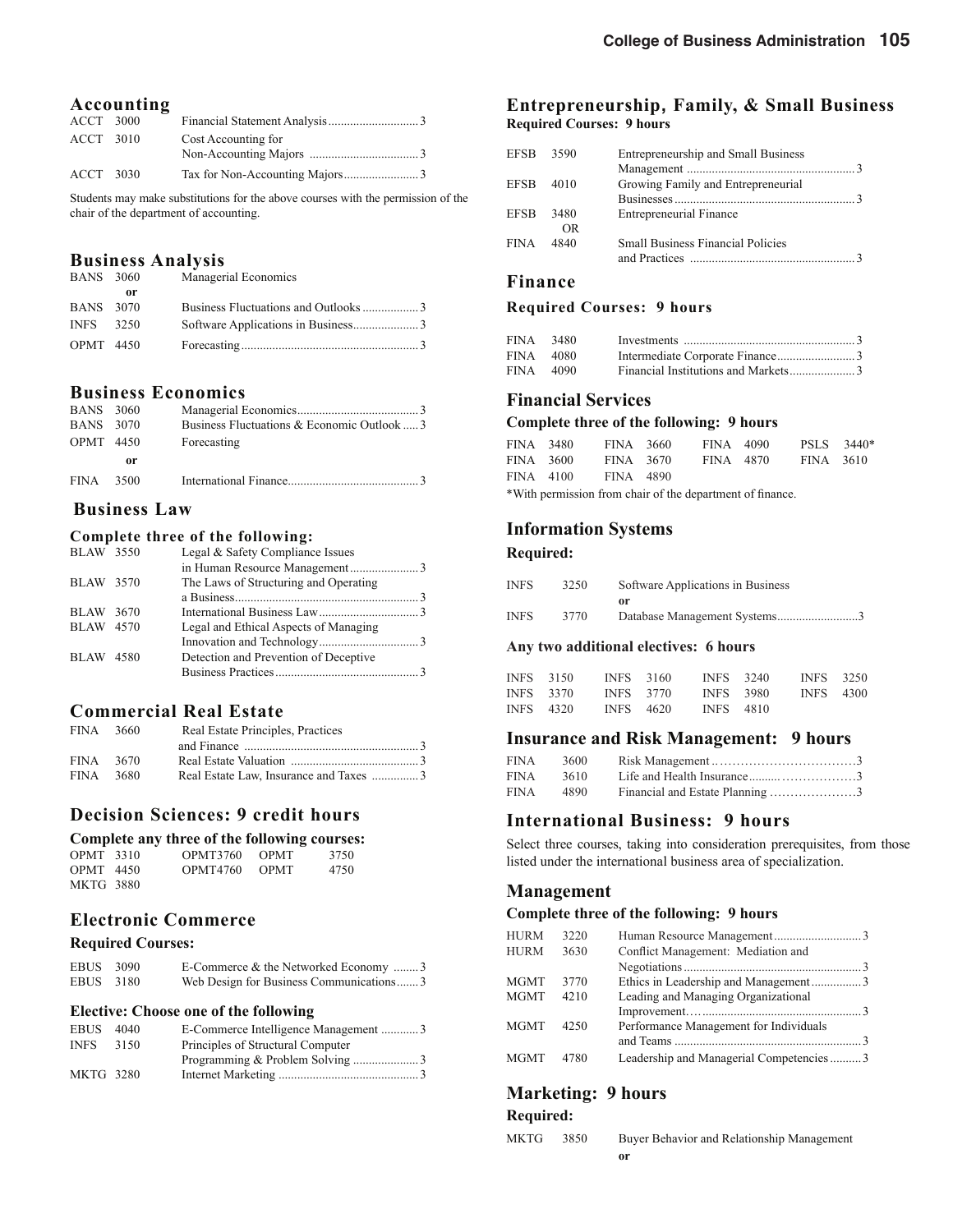#### **106 College of Business Administration**

| MKTG | 3880 | Marketing Research and Data-Based |
|------|------|-----------------------------------|
|      |      |                                   |

#### **Electives:**

Select two courses (6 hours) from the courses listed for the marketing specialization, except MKTG 4940.

### **Operations Management**

#### **Select three courses: 9 hours**

| OPMT 3340        |                                      |
|------------------|--------------------------------------|
| <b>OPMT</b> 4760 |                                      |
| $OPMT$ 3610      | Production Planning and Scheduling3  |
| <b>OPMT</b> 3660 | Materials Management and Purchasing3 |

### **Professional Sales: 9 hours**

#### **Required:**

| <b>PSLS</b> | 3440 |  |
|-------------|------|--|
|             |      |  |

#### **Electives: Select two from the following**

| PSLS 3080 | Purchasing and Business Relationship |  |
|-----------|--------------------------------------|--|
| PSLS 3450 | Account and Territory Management3    |  |
| PSLS 4710 |                                      |  |
| PSLS 4740 |                                      |  |
| MKTG 4540 |                                      |  |

# **Small Business Financial Management**

#### **Required Courses: 6 hours**

| <b>FINA</b> | - 4080 - |                                                   |
|-------------|----------|---------------------------------------------------|
| <b>FINA</b> | 4840     | Small Business Financial Policies and Practices 3 |

#### **Electiv**e**: Choose one of the following – 3 hours**

| FINA 3670 | EFSB 3590 | EFSB 4010 |  |
|-----------|-----------|-----------|--|
| FINA 4090 | FINA 4670 |           |  |

### **Supply Chain Management: 9 hours**

**Required:** 

|     |     | MKTG 3130 Intro to Supply Chain Management3                                                                                                                                                                                                                                                      |  |
|-----|-----|--------------------------------------------------------------------------------------------------------------------------------------------------------------------------------------------------------------------------------------------------------------------------------------------------|--|
|     |     | Electives: Select two from the following                                                                                                                                                                                                                                                         |  |
|     |     |                                                                                                                                                                                                                                                                                                  |  |
| CDM | 200 | $\mathbf{M}$ and $\mathbf{M}$ and $\mathbf{M}$ and $\mathbf{M}$ and $\mathbf{M}$ and $\mathbf{M}$ and $\mathbf{M}$ and $\mathbf{M}$ and $\mathbf{M}$ and $\mathbf{M}$ and $\mathbf{M}$ and $\mathbf{M}$ and $\mathbf{M}$ and $\mathbf{M}$ and $\mathbf{M}$ and $\mathbf{M}$ and $\mathbf{M}$ and |  |

| <b>OPMT</b> | 3660 |                                          |
|-------------|------|------------------------------------------|
| MKTG        | 4220 | Int Sourcing, Logistics, Transportation3 |

# **Business Minors for Non-Business Students at The University of Toledo**

The College of Business Administration offers a general minor and seven specialty minors (accounting; business analysis; electronic commerce/ information technology; entrepreneurship, family and small business; international business; professional sales and operations/supply chain management) for students in non-business programs at The University of Toledo. These minors are recommended for students who want to enhance their academic programs with business-related course work. Students taking courses in the business minor must meet course prerequisite requirements. These minors are designed specifically for non-business students and should not be confused with the individual minors offered for College of Business Administration students. Students can complete a maximum of two minors and may take no more than one course that fulfills the requirements of both minors. Students should contact advisers in their college and in the College of Business Administration for additional details about the minors.

### **General Minor for Non-Business Students**

#### **Requirements for the General Minor in Business for Non-Business Students**

1. A minimum cumulative GPA of 2.25 is required in the following prerequisite courses or their equivalents. A student who does not meet the minimum standards but has at least a cumulative 2.0 in the prerequisites will be reviewed by the College of Business Administration assistant dean on an individual basis. In addition to the requirements below, students must demonstrate computer proficiency through a proficiency test, Microsoft certification or an introduction to business computing course.

#### **Economics**

|            | Select from ECON 1150 and 1200, or MIME 2600 or |  |
|------------|-------------------------------------------------|--|
| equivalent | 3-6                                             |  |

#### **Mathematics**

| Select from MATH 1260 and 1270, or 1750 and |  |
|---------------------------------------------|--|
|                                             |  |

#### **Business Statistics**

Select from BUAD 2060, MATH 2630, or equivalent ................ 3

2. Eighteen hours are required beyond the prerequisite courses above. A grade of C (2.0) or higher is required in each of the following courses, at least one of which must be at the 3000 level:

#### **Required Foundation Course**

| <b>BUAD</b> | 2040 | Financial Accounting Information    |
|-------------|------|-------------------------------------|
| OR.         |      |                                     |
| ACTG        | 1040 | Principles of Financial Accounting3 |

#### **Additional Requirements**

 A. Select **three** courses from the following **one** needs to be 3000+ level:

| <b>BUAD</b> | 1010 |                                       |
|-------------|------|---------------------------------------|
| <b>BUAD</b> | 2050 |                                       |
| <b>BUAD</b> | 2070 | Application of Statistics in Business |
|             |      |                                       |
| <b>BUAD</b> | 2080 | Global Environment of Business3       |
| <b>BUAD</b> | 3010 |                                       |
| <b>BUAD</b> | 3020 | Principles of Manufacturing and       |
|             |      |                                       |
| <b>BUAD</b> | 3030 | Managerial and Behavioral Processes   |
|             |      |                                       |
| <b>BUAD</b> | 3040 | Principles of Financial Management  3 |
| <b>BUAD</b> | 3050 | Information Technology Management3    |
| <b>BUAD</b> | 3470 | Legal & Ethical Environment of Bus. 3 |

- B. Select **two** additional courses from the 10 listed above or select two courses at the 3000 or 4000 level from ACCT, FINA, INFS, MGMT, EFSB, IBUS, EBUS, OPMT, ORGD HURM, PSLS, BANS, BLAW or MKTG to complete the additional requirements. (Prerequisites for selected courses must be fulfilled.)
- C. At least **three of the five** courses selected to fulfill the additional minor in business requirements must be at the 3000 or 4000 level.

### **Accounting Minor for Non-Business Students**

#### **Program Requirements**

The accounting minor for non-business students requires 15 credit hours. A grade of  $C(2.0)$  or higher is required in all courses used to fulfill the accounting minor requirements. Prerequisites for all courses must be fulfilled.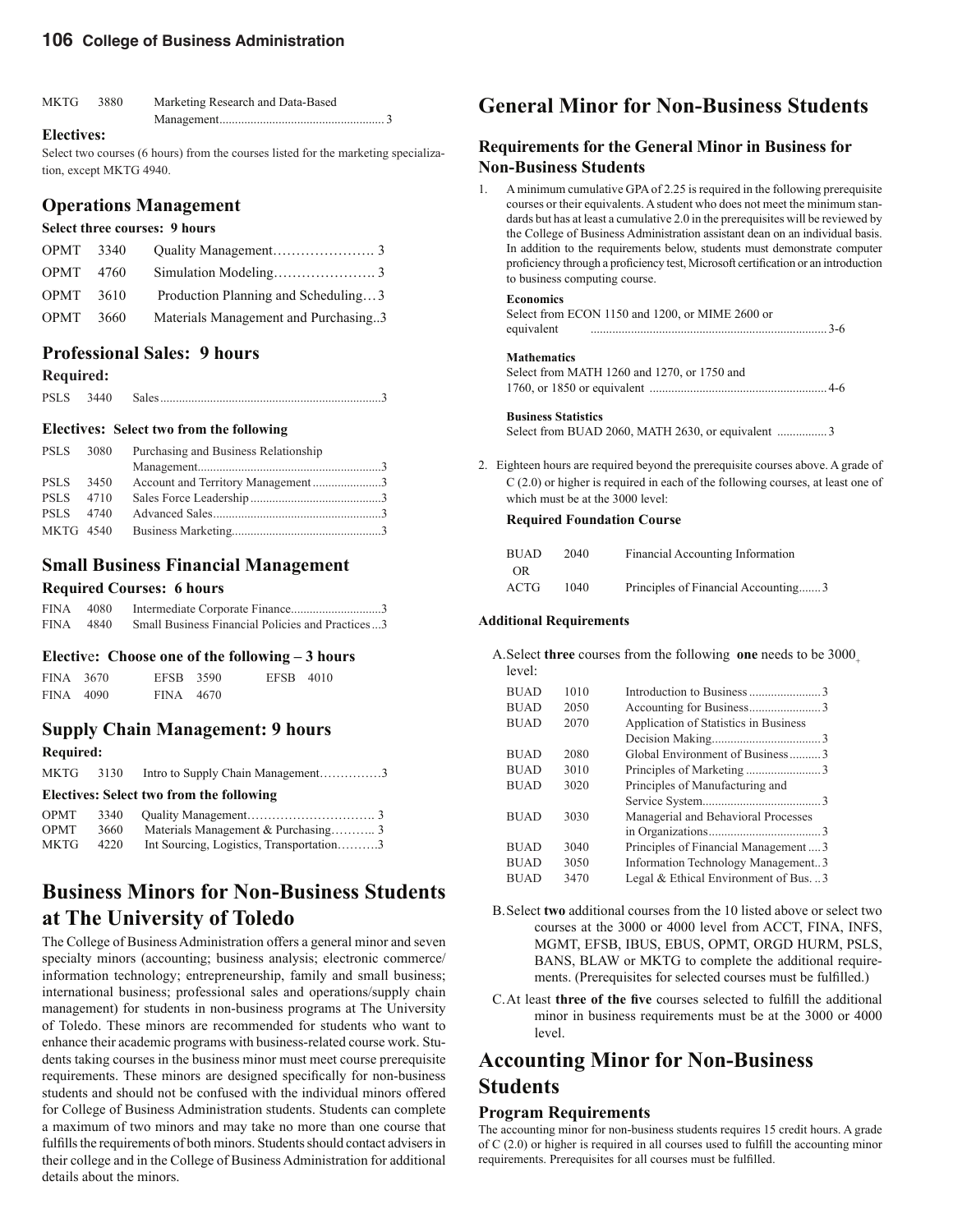#### **Required Course:**

ACCT 3100 Financial Accounting and Systems ................................. 3

Prerequisite: Junior standing; a higher education GPA of 2.50 or higher and a 2.50 or higher GPA in BUAD 2040 and 2050 (or equivalent courses), which must include a grade of C (2.0) or higher in BUAD 2040 and 2050 (or equivalent courses).

#### **Electives: Select four courses from the following: 12 hours**

|       | Prerequisite: BUAD 2050                                    |
|-------|------------------------------------------------------------|
|       |                                                            |
|       | Prerequisite: ACCT 3100 with a grade of $C(2.0)$ or better |
|       | ACCT 3310 Accounting Information Systems and Controls3     |
|       | Prerequisite: ACCT 3100 with a grade of $C(2.0)$ or better |
|       | ACCT 3030 Tax Accounting for Non-accounting Majors3        |
|       | Prerequisite: BUAD 2050                                    |
|       | OR                                                         |
|       |                                                            |
|       | Prerequisite: ACCT 3100 with a grad of $C(2.0)$ or better  |
|       | ACCT 3010 Cost Accounting for Non-accounting Majors3       |
|       | Prerequisite: BUAD 2050                                    |
|       | OR.                                                        |
|       |                                                            |
|       | Prerequisite: ACCT 3100 with a grade of $C(2.0)$ or better |
| FINA. |                                                            |

Note: Students may apply ACCT 3030 or 3210 toward the accounting minor but not both. Students may apply ACCT 3010 or 4310 toward the accounting minor, but not both.

### **Business Analysis Minor for Non-Business Students**

Prerequisite: BUAD 3040

#### **Program Requirements**

The business analysis minor for non-business students requires 15 hours. Prerequisites for all courses must be fulfilled.

#### **Required Courses: 9 hours**

| <b>BANS</b> 3060 |                                    |  |
|------------------|------------------------------------|--|
| <b>BANS</b> 3070 | Business Fluctuations and Economic |  |
|                  |                                    |  |
| <b>OPMT</b> 4450 |                                    |  |

#### **Electives: Select two courses from the following: 6 hours**

| <b>EBUS</b> | 3090 | OPMT        | 3310 |
|-------------|------|-------------|------|
| FINA        | 3480 | OPMT        | 3750 |
| <b>FINA</b> | 3890 | OPMT        | 4750 |
| FINA        | 4090 | MKTG        | 3880 |
| <b>INFS</b> | 3250 | <b>PSLS</b> | 3080 |

## **E-Business and Information Technology Applications Minor for Non-Business Students**

#### **Program Requirements**

The e-business and information technology applications minor requires basic business computer proficiency for BBA students (e.g., proficiency exam, BUAD 1020 or equivalent); MIME 2600 or ECON 1150 and 1200, or equivalent; and 15 credit hours from selected EBUS- and INFS-related courses.

#### **Required: 6 hours**

| <b>EBUS</b> |                                                                       |
|-------------|-----------------------------------------------------------------------|
|             | Prerequisite: junior standing                                         |
| <b>INFS</b> |                                                                       |
|             | Prerequisite: junior standing and basic business computer proficiency |

#### **Electives: 9 hours**

| <b>INFS</b> |                                                                       |
|-------------|-----------------------------------------------------------------------|
|             | Prerequisite: junior standing                                         |
| <b>EBUS</b> |                                                                       |
|             | Prerequisite: junior standing                                         |
| <b>INFS</b> |                                                                       |
|             | Prerequisite: BUAD 3050                                               |
| <b>MKTG</b> |                                                                       |
|             | Prerequisite: BUAD 2080                                               |
| MKTG        |                                                                       |
|             | Prerequisite: BUAD 3010                                               |
| <b>BUAD</b> |                                                                       |
|             | Prerequisite: junior standing and basic business computer proficiency |
| <b>INFS</b> |                                                                       |
|             |                                                                       |

## **Entrepreneurship, Family, and Small Business Minor for Non-Business Student**

Prerequisites for all courses must be fulfilled, including demonstrating computer proficiency through the College of Business Computer Placement Test **OR** BUAD 1020 **OR** CMPT 1100.

#### **Required Business Courses: 15 hours**

.

| EFSB 3500        | Introduction to Entrepreneurship 3  |  |
|------------------|-------------------------------------|--|
| <b>BUAD 2040</b> | Financial Accounting OR             |  |
| <b>ACTG 1040</b> | Principles of Financial Accounting3 |  |
| EFSB 3480        |                                     |  |
| EFSB 3590        | Entrep & Small Business Mgmt 3      |  |
| EFSB 4010        | Growing Family & Entrep Business3   |  |
|                  |                                     |  |

#### **Business Elective: Select one from the following: 3 hours**

| <b>BUAD 2050</b> | Managerial Accounting OR             |  |
|------------------|--------------------------------------|--|
| <b>ACTG 1050</b> | Principles of Management Accounting3 |  |
| <b>BUAD 3010</b> | Principles of Marketing3             |  |
| <b>BUAD 3470</b> | Legal and Ethical Environment 3      |  |
| EFSB 4980        | Special Topics in EFSB3              |  |
| EFSB 4990        | Independent Study in EFSB3           |  |

## **International Business Minor for Non-Business Students**

#### **Program Description:**

The international business minor for non-business students requires 18 to 21 hours of business courses (including international business electives). Prerequisites for all courses must be fulfilled.

#### I. **Required Course in Economics:**

| Select from ECON 1150 and ECON 1200 |  |
|-------------------------------------|--|
|                                     |  |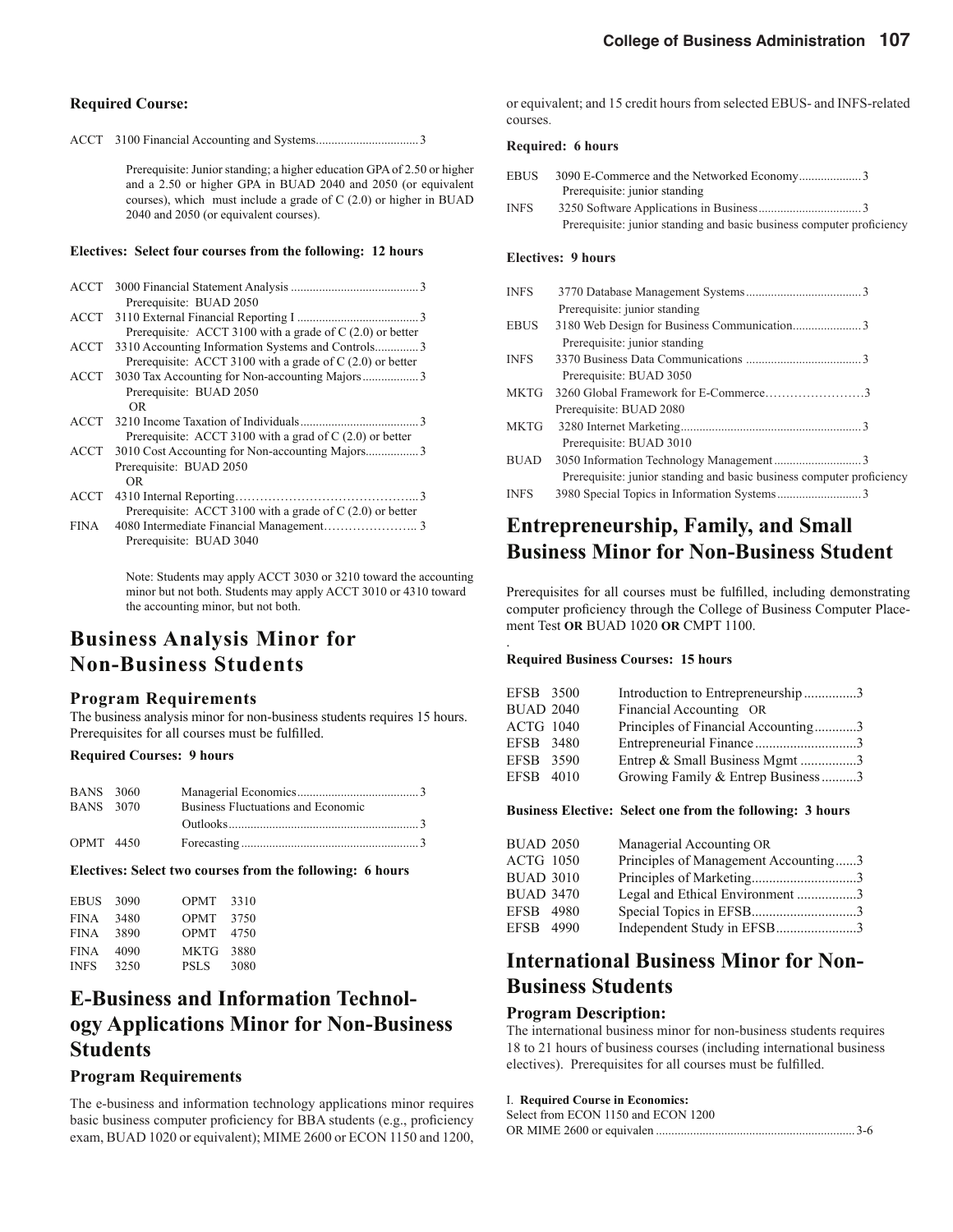(These are not business course hours and do not count toward the 18 to 21 hours of business courses required in the program)

| II. Required Business Courses: 9 hours<br>Prequisite: Sophomore standing |
|--------------------------------------------------------------------------|
| <b>AND</b><br>Select two courses from the following: 6 hours             |
|                                                                          |
|                                                                          |
| Prerequisites: ECON 1150 and 1200                                        |
| or MIME 2600, Junior standing                                            |
| BUAD 3030 Managerial and Behavioral Processes in                         |
|                                                                          |
| Prerequisite: Junior standing                                            |
|                                                                          |
| Prerequisite: BUAD 2040 Financial Accounting Information                 |
| III. International Business Electives: 9 hours                           |
| Select at least two courses from the following:                          |
|                                                                          |
| Prerequisite: BUAD 3030, Junior standing                                 |
|                                                                          |

#### Prerequisite: BUAD 3010 FINA 3500 International Finance .... Prerequisite: BUAD 3040

#### **If needed, select additional hours from the following:**

| <b>IBUS</b> | 3150 Understanding Cultural Differences in Business  3             |
|-------------|--------------------------------------------------------------------|
|             | Prerequisite: Junior standing                                      |
| <b>IBUS</b> |                                                                    |
|             | Prerequisite: Permission of Chair and Faculty                      |
| <b>IBUS</b> |                                                                    |
|             | Prerequisite: Junior standing                                      |
|             |                                                                    |
|             | Prerequisite: Junior standing                                      |
|             | MKTG 4220 International Sourcing, Logistics, and Transportation  3 |
|             | Prerequisite: BUAD 2080                                            |
|             |                                                                    |
|             | Prerequisite: BUAD 3030                                            |

\* Subject to approval of departmental chair or IB faculty adviser

### **Professional Sales Minor for Non-Business Students**

**Required Courses:**

**Economics: 3-6 hours**

Select from MIME 2600 **or** ECON 1150 **and** ECON 1200 . 3-6

#### **Required Business Courses: 12 hours**

| <b>BUAD 3010</b> |  |  |
|------------------|--|--|
| PSLS 3440        |  |  |
| PSLS 3450        |  |  |
| PSLS 4740        |  |  |

#### **Business Elective: Select one from the following: 3 hours**

| PSLS 3080 | Purchasing and Business Relationship |  |
|-----------|--------------------------------------|--|
|           |                                      |  |
| PSLS 3710 |                                      |  |

# **Operations Management/Supply Chain Management for Non-Business Students**

#### **Program Requirements**

Students must complete BUAD 3020 or equivalent as a prerequisite and 15 credit hours.

| <b>MKTG 3130</b> | Introduction to Supply Chain Management3 |  |
|------------------|------------------------------------------|--|
| EBUS 3090        | E-Commerce and the Network Economy 3     |  |
| OPMT 3660        | Materials Management and Purchasing3     |  |
| OPMT 3340        |                                          |  |
| OPMT 3610        |                                          |  |
| <b>MKTG 4220</b> |                                          |  |
| OPMT 3610        |                                          |  |

Recommended for operations management track: OPMT 3340, 3610 and 3660 and any other two courses from above list

Recommended for supply chain management track: MKTG 3130, EBUS 3090, OPMT 3660 and 4220, and one other course from above list

# **College of Business Administration Faculty Department of Accounting**

#### **Philip R. Fink,** 1975, professor

B.B.A., M.B.A., The University of Toledo; J.D., Ohio Northern University; CPA (Ohio)

**Diana R. Franz,** 1992, professor and chair M. Prof. Accountancy, Wichita State University; Ph.D., Texas Tech University; CPA (Ohio)

**Hassan Hasab Elnaby,** 2003, assistant professor B. Comm., M.A., Ph.D., Cairo University

**Brian L. Laverty,** 1990, professor B.A., Ph.D., Michigan State University; CPA (Michigan)

**Bhanu Ragu-Nathan,** 1985, professor B.S., University of Madras; M.B.A., Indiana University; Ph.D., University of Pittsburgh; ACA (India)

**Amel Said,** 2003, assistant professor B. Comm., M.A., Cairo University; M.S., Old Dominion University; Ph.D., Virginia Commonwealth University

**Donald Saftner,** 1987, professor B.S., M.S., Ph.D., The Pennsylvania State University

**Nicholas W. Schroeder,** 1985, professor B.S.B.A, M.Acct., Bowling Green State University; D.B.A., University of Colorado; CPA (Ohio)

**Nancy L. Snow,** 1998, lecturer B.B.A, M.S.A., The University of Toledo; CPA (Ohio)

**Glenn A. Wolfe,** 1989, associate professor B.A., Grove City College; M.B.A., Ph.D., Virginia Polytechnic Institute and State University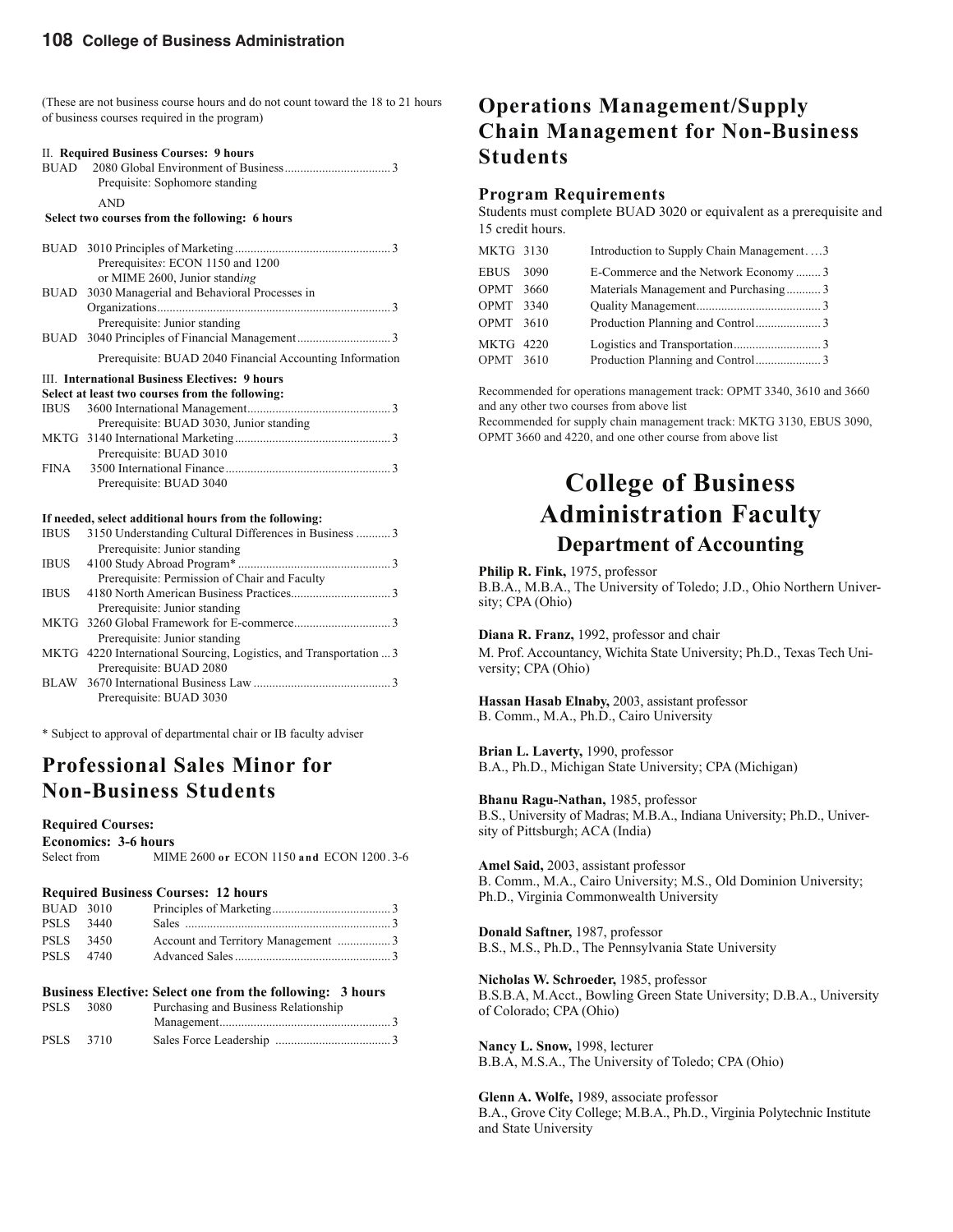**EMERITUS AND SUPERANNUATE FACULTY Richard F. Bernstein, M.B.A.,** professor emeritus, superannuate **Charles H. Gibson, D.B.A.,** professor emeritus **Robert E. Hansen, D.B.A.,** professor emeritus **Robert Irish,** Ph.D., professor emeritus **Larry Konrath,** Ph.D., professor emeritus **Howard L. Ness, J.D., M.B.A.,** professor emeritus **Glenda E. Ried, M.B.A.,** CPA, professor emeritus

### **Department of Finance and Business Economics**

**Richard J. Boden Jr.,** 1993, associate professor B.A., State University of New York; M.B.A., Brown University; Ph.D., University of Maryland

**Linda Bowyer,** 1989, associate professor B.A., Ph.D., Iowa State University

**Maureen Conroy,** 1987, professor B.B.A., The University of Toledo; M.B.A., Bowling Green State University

**Paul J. Kozlowski,** 1979, professor B.A., Merrimack College; M.A., Ph.D., University of Connecticut

**Gary Moore,** 1989, associate professor B.S., Iowa State University; M.B.A., Ph.D., Arizona State University; J.D., University of Iowa

**Michael D. Sherman,** 1980, associate professor B.A., American University; M.S., Ph.D., Purdue University

**Ozcan Sezer,** 2002, assistant professor B.A., Ankara University; M.A., Boston College; Ph.D., University of Connecticut

**Andrew Solocha,** 1989, associate professor and chair B.A., Long Island University; M.A., Central Michigan University; Ph.D., Michigan State University

**Herbert J. Weinraub,** 1970, professor B.S., Northeastern University; M.B.A., Ph.D., Michigan State University

**Glenn A. Wolfe,** 1989, associate professor B.A., Grove City College; M.B.A., Ph.D., Virginia Polytechnic Institute and State University

**EMERITUS AND SUPERANNUATE FACULTY Michael J. Ahern,** Ed.D., professor emeritus **Lawrence V. Conway,** Ph.D., professor emeritus **David A. Lindsley,** Ph.D., professor emeritus

## **Department of Information Operations and Technology Management**

**Mesbah U. Ahmed,** 1980, professor B.S., M.S., Bangladesh University; Ph.D., Texas Tech University

**Xiao Fang,** 2003, assistant professor B.S., M.S., Fudan University, Shanghai, China; Ph. D., University of Arizona

**Basam Hasan,** 2001, assistant professor B.S., Yarmouk University; M.B.A., Southwest Missouri State University; Ph.D., University of Mississippi

**Paul Hong,** 1987, associate professor B.A., Yonsei University; M.A., M.B.A., Bowling Green State University; Ph.D., The University of Toledo

**Pawel Kalczynski,** 2002, assistant professor M.Sc., Ph.D., Poznan University of Economics, Poland

**Jerzy Kamburowski,** 1989, professor M.S., Ph.D., Technical University of Wroclaw, Poland

**Anand S. Kunnathur,** 1986, professor and associate dean M.S., University of Delhi; M.A., York University; Ph.D., University of Tennessee

**Kee Lim,** 2002, lecturer B.B.A, M.B.A., Ewha Woman's University, Seoul, Korea; Ph.D., The University of Toledo

**Udayan Nandkeolyar,** 1988, associate professor B.Tech., Indian Institute of Technology; M.B.M., Asian Institute of Management; Ph.D., The Pennsylvania State University

**James A. Pope,** 1998, professor B.A., College of Wooster; M.A., Northwestern University; Ph.D., University of North Carolina

**Ram Rachamadugu,** 1991, professor B.S.E., University of Madras; M.B.A., Indian Institute of Management; M.S., Ph.D., Carnegie Mellon University

**T.S. Ragu-Nathan,** 1985, professor and chair B.E., University of Madras; M.B.A., Indiana University; Ph.D., University of Pittsburgh

**S. Subba Rao,** 1986, professor B.S., M.S., Mysore University; Ph.D., Delhi University, India

**Arthur W. Smith,** 1984, professor B.S., University of West Indies; M.B.A., University of Washington; Ph.D., University of Oklahoma

**P.S. Sundararaghavan,** 1980, professor B.Tech., University of Madras; Dipl., Calcutta School of Management; Ph.D., University of Tennessee

**Monideepa Tarafdar,** 2003, assistant professor B.Sc., B. Tech., University of Calcutta; Ph.D., Indian Institute of Management, Calcutta, India

**Mark A. Vonderembse,** 1973, professor B.S.C.E., The University of Toledo; B.A., University of Pennsylvania; Ph.D., University of Michigan

**Jennifer Zhang,** 2003, assistant professor B.E., B.A., Tianjin University; M.S., Ph.D., University of Rochester

**EMERITUS AND SUPERANNUATE FACULTY** 

**William Clegg,** Ed.D., associate professor **Douglas Lind,** Ph.D., professor emeritus **C. Joseph Sass, M.B.A.,** professor emeritus